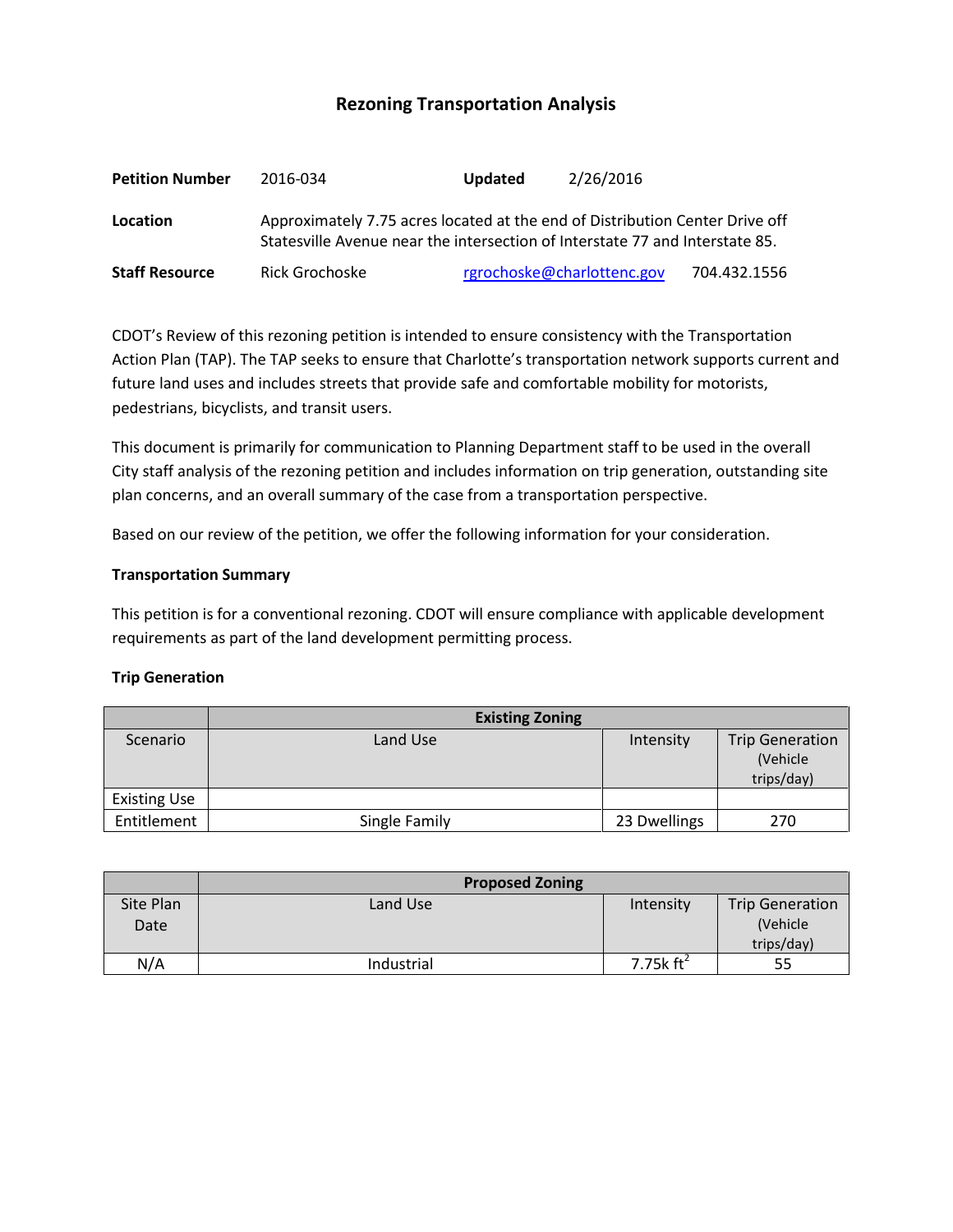## **Outstanding Issues**

None

### **Advisory Information**

- 1. CDOT recommends the Petitioner consider connecting Lynch Drive to Distribution Center Drive as a local Industrial Street typical section (see CLDSM U-06, 13) to provide access to the site. Connecting these two streets would provide needed connectivity and street network in this industrial area.
- **2.** The petitioner should contact Ms. Wendy Taylor with NCDOT at 980-523-0000 to determine if NCDOT needs additional right-of-way for future I-77 transportation improvements along the site's western property line.
- 3. The following are requirements of the developer that must be satisfied prior to driveway permit approval. We recommend that the petitioner reflect these on the rezoning plan asappropriate.
- 4. The setback for this district is measured from the back of the existing or future curbline as determined by CDOT and Planning during the permitting process.
- 5. According to the City of Charlotte's Driveway Regulations, CDOT has the authority to regulate/approve all private street/driveway and public street connections to the right-ofway of a street under the regulatory jurisdiction of the City of Charlotte.
- 6. Adequate sight triangles must be reserved at the existing/proposed street entrance(s). Two 35' x 35' sight triangles are required for the entrance(s) to meet requirements. All proposed trees, berms, walls, fences, and/or identification signs must not interfere with sight distance at the entrance(s). Such items should be identified on the site plan.
- 7. The proposed driveway connections will require a driveway permit(s) to be submitted to CDOT and the North Carolina Department of Transportation (NCDOT) for review and approval. The exact driveway location(s) and type/width of the driveway(s) will be determined by CDOT during the driveway permit process. The locations of the driveway(s) shown on the site plan are subject to change in order to align with driveway(s) on the opposite side of the street and comply with City Driveway Regulations and the City Tree Ordinance.
- 8. All proposed commercial driveway connections to a future public street will require a driveway permit to be submitted to CDOT for review and approval.
- 9. Any fence or wall constructed along or adjacent to any sidewalk or street right-of-way requires a certificate issued by CDOT.